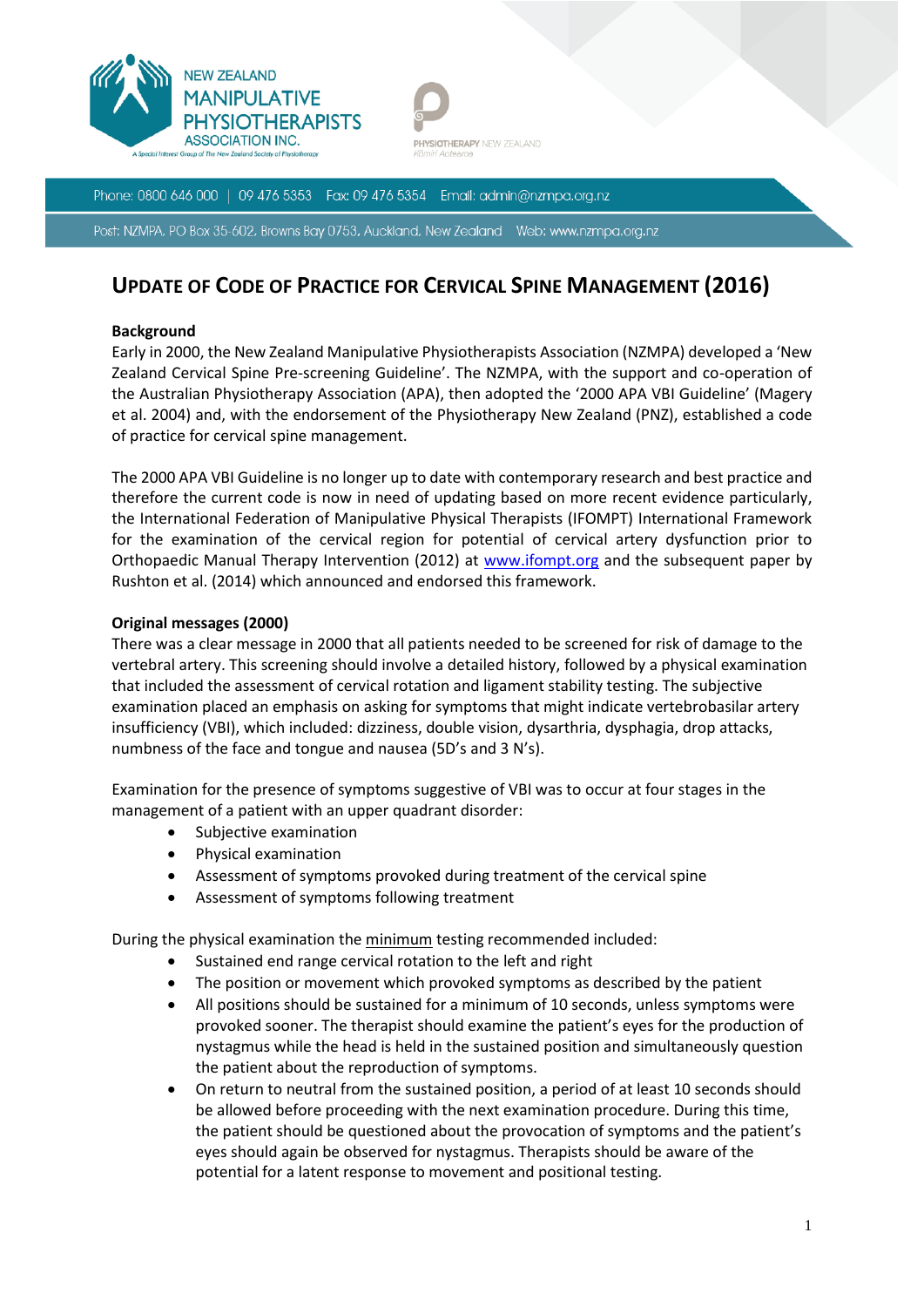Whilst the above had been the accepted standard of practice, three key issues have emerged in more recent research:

- 1. The actual physical tests of cervical rotation have limited diagnostic utility for the reproduction of the VBI symptoms (sensitivity of 0%–21% and specificity of 23%–90%) (Ritcher and Reinking, 2005).
- 2. The importance of the subjective history in particular health related risk factors now has greater importance in predicting risk than the physical tests (Rushton et al 2014).
- 3. The physical tests need to include an assessment of blood pressure and potentially the cranial nerves (Rushton et al 2014).

#### **New requirements**

Rather than a protocol of 'pre-screening', the new change has presented a framework for examination of the cervical region for the potential of Cervical Arterial Dysfunction (CAD) prior to assessment and management of the cervical spine. The following information is a summary of the main areas to consider taken from the IFOMPT website and the Rushton et al. (2014) paper.

#### **1. Subjective interview**

Following the appropriate subjective interview, the following risk factors need to be screened for:

#### 1.1 Cervical arterial dysfunction

The following risk factors are associated with an increased risk of either internal carotid or vertebrobasilar arterial pathology and should be thoroughly assessed during the patient history (Arnold and Bousser, 2005; Kerry et al, 2008):

- Past history of trauma to cervical spine / cervical vessels
- History of migraine-type headache
- Hypertension
- Hypercholesterolemia / hyperlipidemia
- Cardiac disease, vascular disease, previous cerebrovascular accident or transient ischaemic attack
- Diabetes mellitus
- Blood clotting disorders / alterations in blood properties (e.g. hyperhomocysteinemia)
- Anticoagulant therapy
- Long-term use of steroids
- History of smoking
- Recent infection
- Immediately post-partum
- Trivial head or neck trauma (Haneline and Lewkovich, 2005; Thomas et al, 2011)
- Absence of a plausible mechanical explanation for the patient's symptoms.

**Please note:** the VBI questions (5D's and 3 N's) are still relevant part of the subjective examination.

# 1.2 Upper cervical instability

The following risk factors are associated with the potential for bony or ligamentous compromise of the upper cervical spine (Cook et al. 2005):

- History of trauma (e.g. whiplash, rugby neck injury, etc.)
- Throat infection
- Congenital collagenous compromise (e.g. syndromes: Down's, Ehlers-Danlos, Grisel, Morquio)
- Inflammatory arthritides (e.g. rheumatoid arthritis, ankylosing spondylitis)
- Recent neck/head/dental surgery.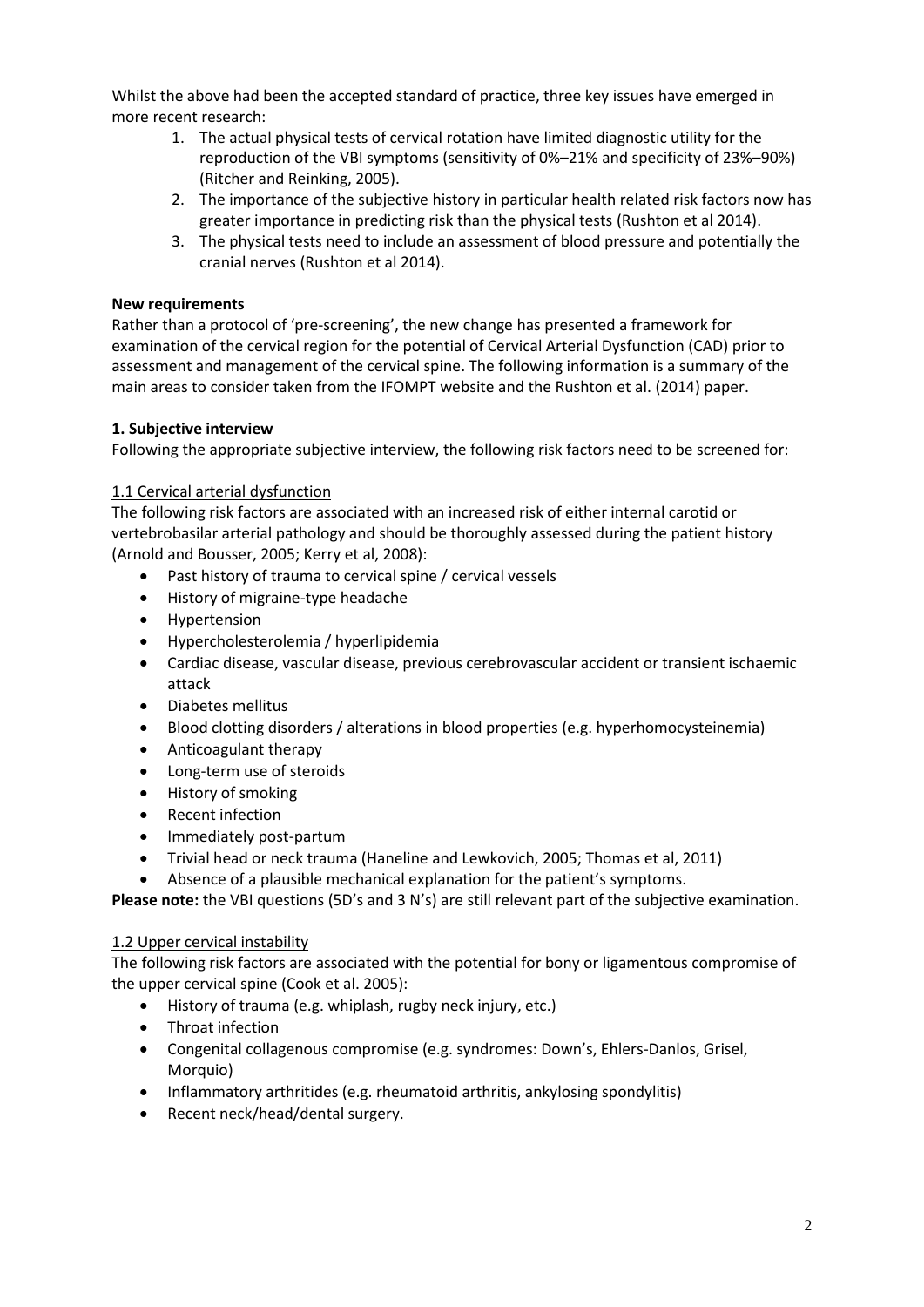# 1.3 Decision-making regarding the physical examination

Based upon the evaluation and interpretation of the data from the patient history, the physical therapist needs to decide:

- Are there any precautions to Orthopaedic Manual Therapy (OMT)?
- Are there any contraindications to OMT?
- What physical tests need to be included in the physical examination?
- What is the priority for these physical tests for this specific patient? This is to inform decisions regarding the order of testing and to determine which tests should be completed at the first visit.
- Do the physical tests need to be adapted for this specific patient?

#### **Differential diagnosis: Stroke symptoms**

|                       | Internal carotid artery<br>disease                                                                                                                                                                                                   | Vertebrobasilar artery disease                                                                                                                                                                                                                                                                                                                                                                                                                                                                                                       | <b>Upper cervical instability</b>                                                                                                                                          |
|-----------------------|--------------------------------------------------------------------------------------------------------------------------------------------------------------------------------------------------------------------------------------|--------------------------------------------------------------------------------------------------------------------------------------------------------------------------------------------------------------------------------------------------------------------------------------------------------------------------------------------------------------------------------------------------------------------------------------------------------------------------------------------------------------------------------------|----------------------------------------------------------------------------------------------------------------------------------------------------------------------------|
| Early<br>presentation | Mid-upper cervical pain, pain<br>around ear and jaw<br>(carotidynia), head pain<br>(fronto-temporo-parietal);<br>Ptosis; Lower cranial nerve<br>dysfunction (VIII-XII);<br>Acute onset of pain<br>described as "unlike any<br>other" | Mid-upper cervical pain; occipital headache;<br>Acute onset of pain described as "unlike any<br>other".                                                                                                                                                                                                                                                                                                                                                                                                                              | Neck and head pain;<br>Feeling of instability;<br>Cervical muscle<br>hyperactivity;<br>Constant support needed<br>for head: Worsening<br>symptoms.                         |
| Late<br>presentation  | Transient retinal dysfunction<br>(scintillating scotoma,<br>amaurosis fugax);<br>Transient ischaemic attack;<br>Cerebrovascular accident.                                                                                            | Hindbrain transient ischaemic attack<br>(dizziness, diplopia, dysarthria, dysphagia,<br>drop attacks, nausea, nystagmus, facial<br>numbness, ataxia, vomiting, hoarseness, loss<br>of short term memory, vagueness,<br>hypotonia/limb weakness [arm or leg],<br>anhidrosis [lack of facial sweating], hearing<br>disturbances, malaise, perioral dysthaesia,<br>photophobia, papillary changes, clumsiness<br>and agitation);<br>Cranial nerve dysfunction;<br>Hindbrain stroke (e.g. Wallenberg's<br>syndrome, locked-in syndrome). | Bilateral foot and hand<br>dysthaesia;<br>Feeling of lump in throat;<br>Metallic taste in mouth<br>(VIII)<br>Arm and leg weakness;<br>Lack of coordination<br>bilaterally. |

# **2. Physical testing (Objective assessment)**

# 2.1 Blood pressure

Hypertension is considered a risk factor for carotid and vertebral artery disease. More acutely, an increase in blood pressure may be related to acute arterial trauma, including of the internal carotid and vertebral arteries (Arnold and Bousser, 2006). Evaluation of blood pressure as part of the physical examination may therefore be a valuable test to inform clinical reasoning. Resting blood pressure should be taken in either sitting or lying, with the arm (brachial pulse site) being at the same level (in relation to gravity) as the heart / 4th intercostal space. A validated monitoring unit should be used ensuring the correct cuff-size. The cuff should be fitted so that two adult fingers can be inserted at the top and bottom when deflated. The patient should remain static in a calm environment for at least five minutes prior to testing. Repeat measurements can be taken leaving two minutes between each measurement. Normotensive range (non-diabetic adult) is systolic 120- 140mmHg / 70-90mmHg diastolic (Mancia et al., 2007). Although hypertension is an undoubted strong predictor of cardiovascular disease, interpretation of readings must be in the context of other findings, and sound clinical reasoning.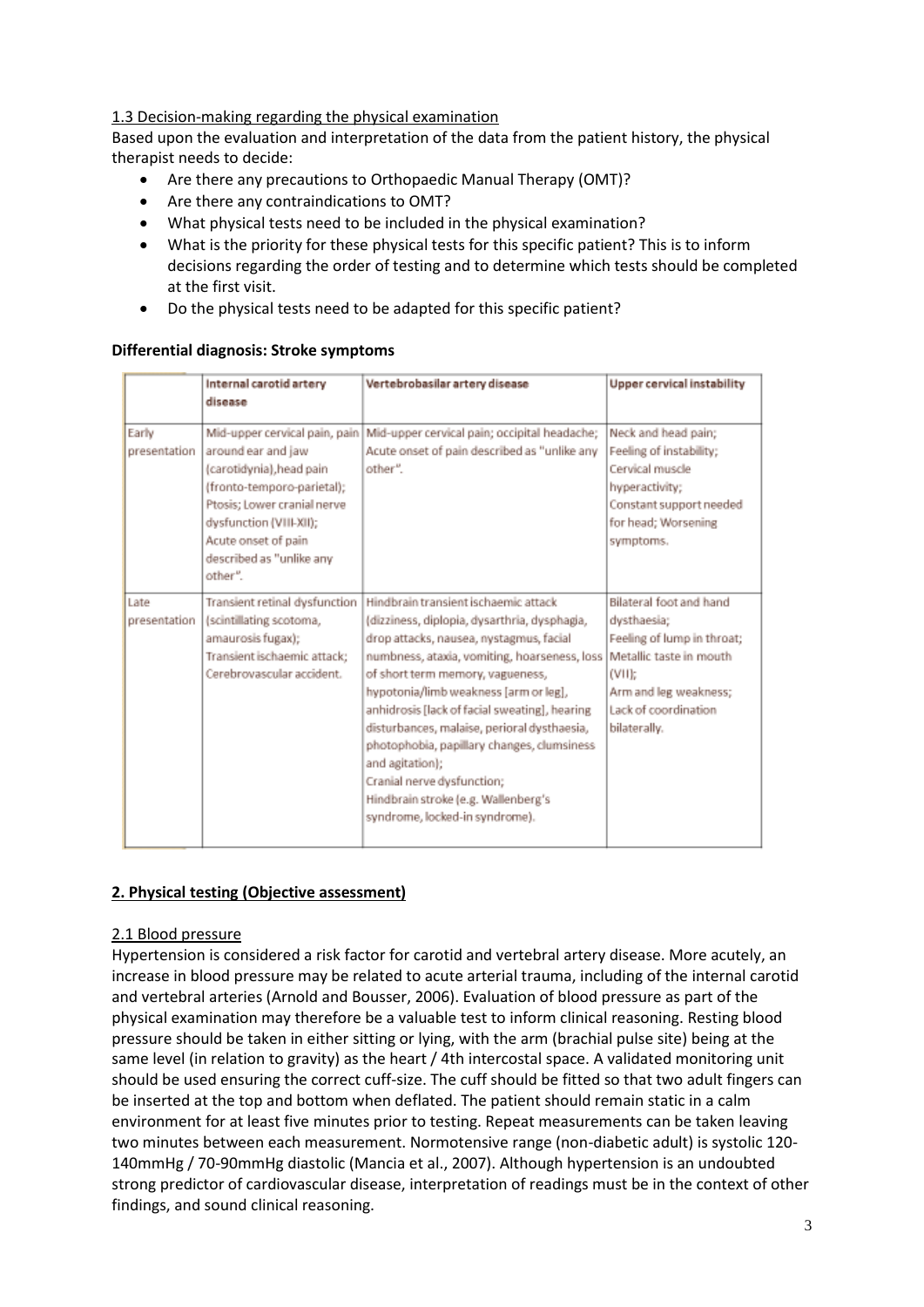# 2.2 Craniovertebral ligament testing

Instability of the craniovertebral ligaments could compromise the vascular and neurological structures in the upper cervical region. Mechanisms for causing symptoms and signs include: C1-C2 instability causing abnormal pressure on cervical nerves, vertebral artery compromise (Savitz and Caplan, 2005; Thanvi et al., 2005), and spinal cord compression (Bernhardt et al., 1993; Rao, 2002). Whether to test for instability is therefore an important decision when suspecting carotid and/or vertebral artery disease. The presence of spinal or peripheral joint instability is a clear contraindication to the use of OMT techniques (Gibbons and Tehan, 2006).

# *2.2.1 Symptoms and signs of cervical instability include (Gibbons and Tehan, 2005)*

- 1. Facial paraesthesia secondary to dysfunction of the connections of the hypoglossal nerve, as well as the ventral ramus (neck-tongue paraesthesia) and the dorsal ramus (facial numbness) of C2
- 2. Drop attacks
- 3. Bilateral or quadrilateral paraesthesia or motor deficits including weakness / incoordination
- 4. Nystagmus
- 5. Nausea.

# 2.3 Cranial nerve testing

- Examination of the peripheral nerves, cranial nerves, and for an Upper Motor Neurone lesion will assist in evaluating the potential for neurovascular conditions (Fuller, 2008)
- See this link for a comprehensive assessment. <http://www.neuroexam.com/neuroexam/content.php?p=15>

Cranial nerve quick tests can be summarised in the following rhyme:

- Smell and see (I, II)
- And look around (III, IV, VI)
- Pupils large and smaller (II)
- Smile, hear! (VII, VIII)
- Then say ah  $\dots$  (X)
- And see if you can swallow (IX)
- If you're left in any doubt, Shrug and stick your tongue right out (XI, XII)
- Note: Cranial Nerve V (Trigeminal) is not included in this rhyme. Recall this is tested with sensory, motor and reflex testing.

# 2.4 Cervical positional tests

The positional tests of rotation of the cervical spine (i.e. sustained end-range rotation left and right) can still be used but less emphasis must be placed on these than in the past.

# 2.5 Differentiation

Differentiation of a patient's symptoms originating from a vasculogenic cause with complete certainty is not currently possible from the physical examination. Thus, it is important for the physical therapist to understand that headache / neck pain may be the early presentation of an underlying vascular pathology (Rivett, 2004; Taylor & Kerry, 2010). The task for the therapist is to differentiate the symptoms by:

- 1. Having a high index of suspicion
- 2. Testing the vascular hypothesis (as detailed above).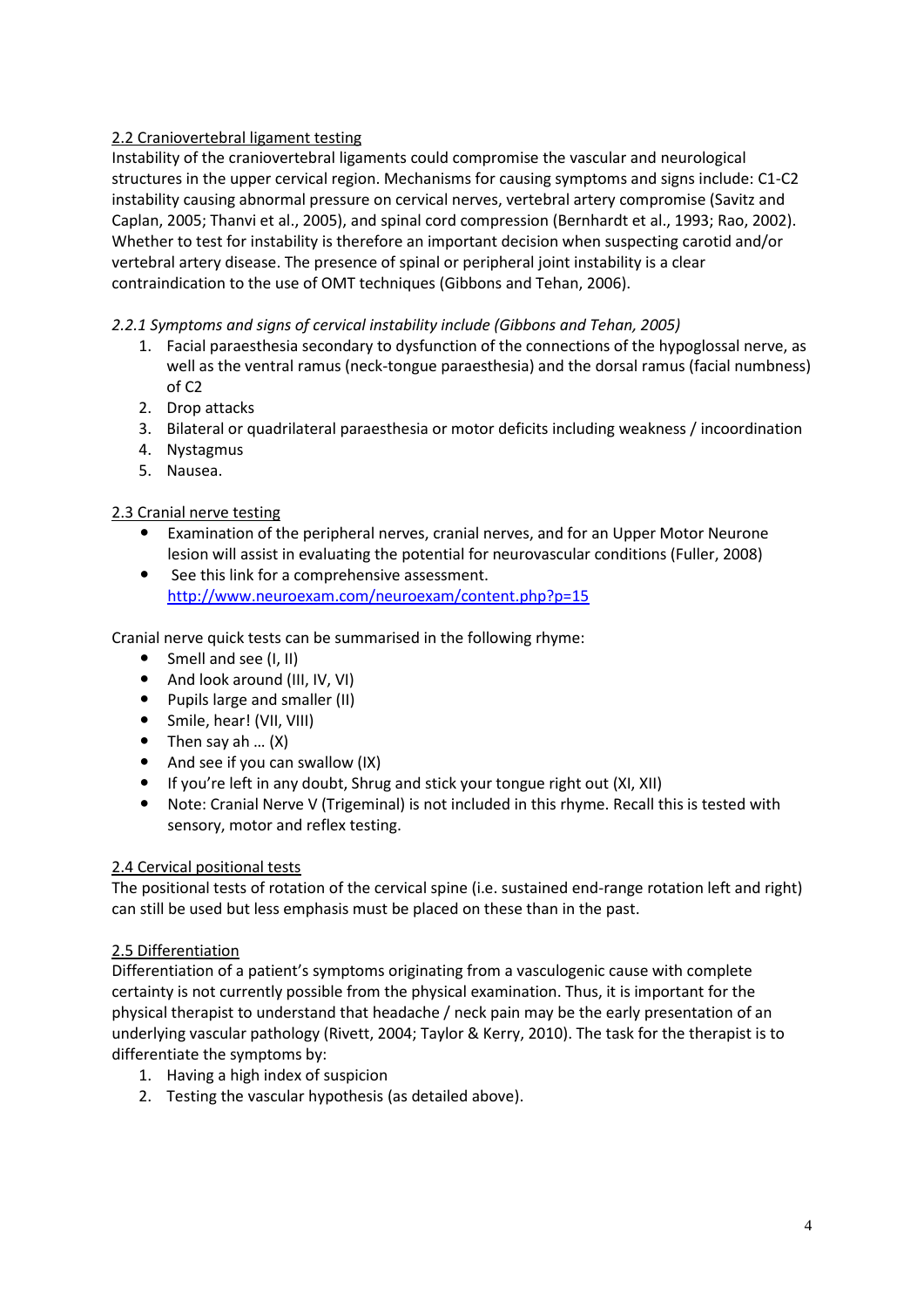#### **Take home practice tips**

- There is a greater emphasis on a comprehensive history and in particular medical history with identification of vascular risk.
- There is less emphasis on past physical tests such as cervical rotation and a greater emphasis on tests for vascular risk and neurological status that may indicate the presence or likelihood of a stroke.

#### **Final Message**

If you are using orthopaedic manual therapy to treat patients with cervical spine disorders (mobilisation and/or manipulation) you need to demonstrate your ongoing competency to both assess and treat such patients. A regular update on recent advances in the literature and techniques to manage neck pain are available to members and non-members of PNZ and NZMPA.

Associate Professor Duncan Reid Chair Education Committee NZMPA, August 2016